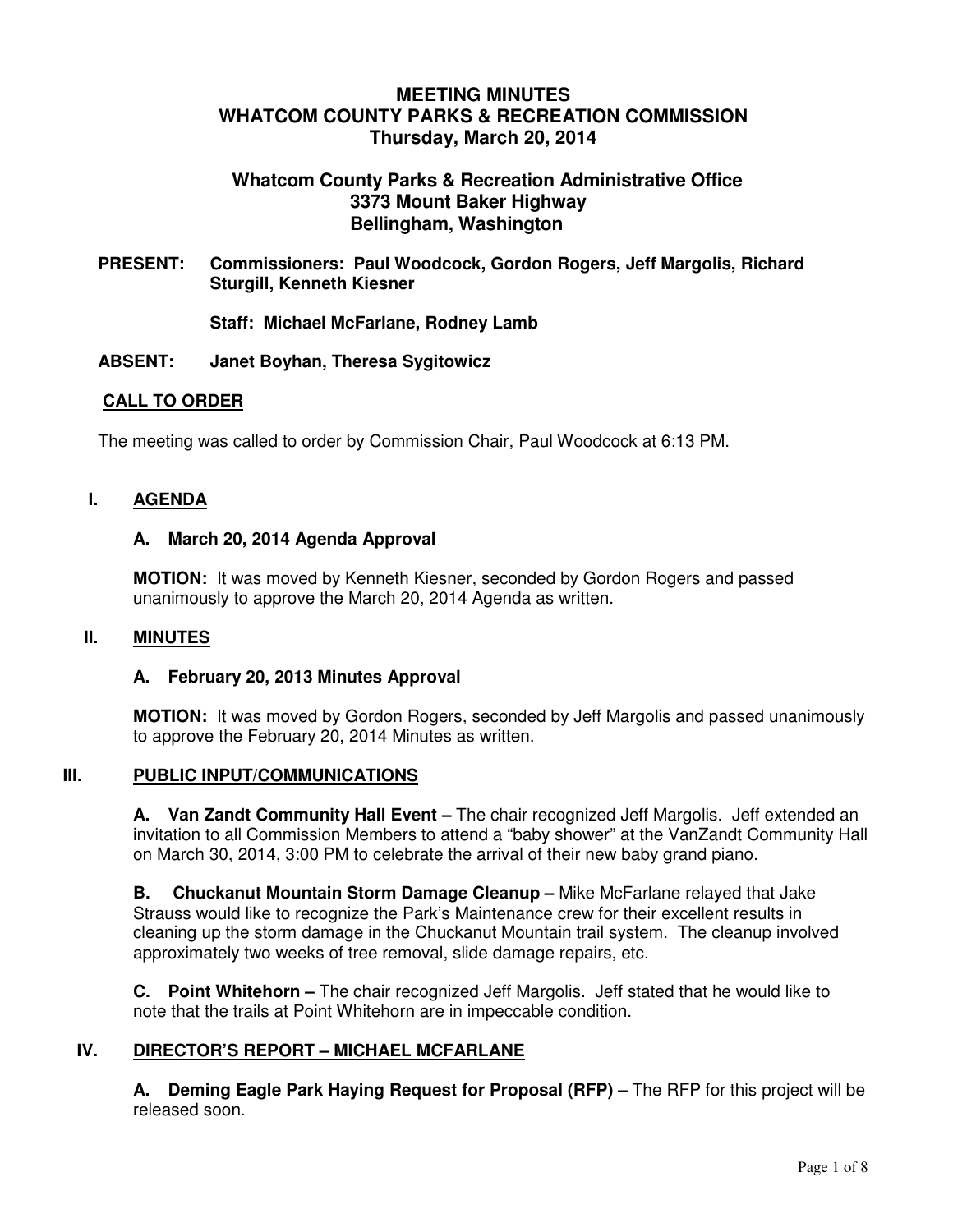All other haying licenses have been completed for Hovander, South Fork Parks and Silver Lake Park. Previous year's licensees have first right of refusal on these parks, otherwise RFP's will be released for any refusal to renew an existing contract.

**B. Ordinance – Parks Maintenance and Improvement Special Fund –** An Ordinance will be introduced to County Council at the April 8, 2014 Council Meeting to implement a Parks Maintenance and Improvement Special Revenue Fund. This is a continuation of the 1983 implemented Parks Improvement Fund that consists of proceeds received from activities such as the sale of easements, specific park and project donations and other miscellaneous revenue.

Mike explained that some grant programs require revenues from easements and right-of-ways remain with the individual parks and not deposited to the General Fund. The County Finance Department has requested that the Parks Improvement Fund be used for capital projects only. The new Special Revenue Fund will be used for maintenance and operations when donations and other funds are received.

**C. 2015 / 2016 Capital Projects Review –** The 2015 / 2016 Capital Projects Review will be introduced on the April Agenda for discussion. The list will be reviewed and adjusted and will be sent for County Council review.

The goal is to provide a more seamless process in terms of the Capital Improvement Plan, budget approval, and the Park's work plan.

**D. Maple Falls Elementary School Site -** A contract is in place for an appraisal of the property. The appraisal is expected to be returned within 30 days and then forwarded to Council for action.

**E. Birch Bay – Property and Community Center –** A County Council motion request that the County Executive direct staff explore the purchase of park property in Birch Bay for a park and community center.

The motion included evaluating a packaging of funding options, an appraisal of properties that are available in the area and that the Executive expedite an appropriation up to \$9,000 for an appraisal to acquire a piece of property for this purpose.

**F. HVAC System – Plantation Rifle Range -** Parks is currently working on an RCO Firearms Archery Range Recreation (FARR) grant for Council approval in June. There is approximately \$150,000.00 that is available for grant funds that could be used to replace the ventilating system at the Range. The project is anticipated to cost approximately \$250,000.00. Parks is currently seeking quotes and refreshing engineering designs.

**J. Phone System –** The County is upgrading their phone system. This should be in place by this time next year. The Council on Aging at the Bellingham Senior Center will be installing a separate phone system by June of this year as their current system will no longer be supported by the County's IT Department.

**K. Reservation System –** Staff continues to coordinate the installation of the new reservation system with the vendor, Itinio. This new system will not only streamline our credit card fees to coincide with other County departments, it will also provide an updated campground reservation system and improve customer service.

The IT Department is upgrading the operations system to Windows 7 County-wide. Due to this change most of our computer equipment will need to be upgraded. The cost for this upgrade will come from the Parks' budget and is an unanticipated expenditure.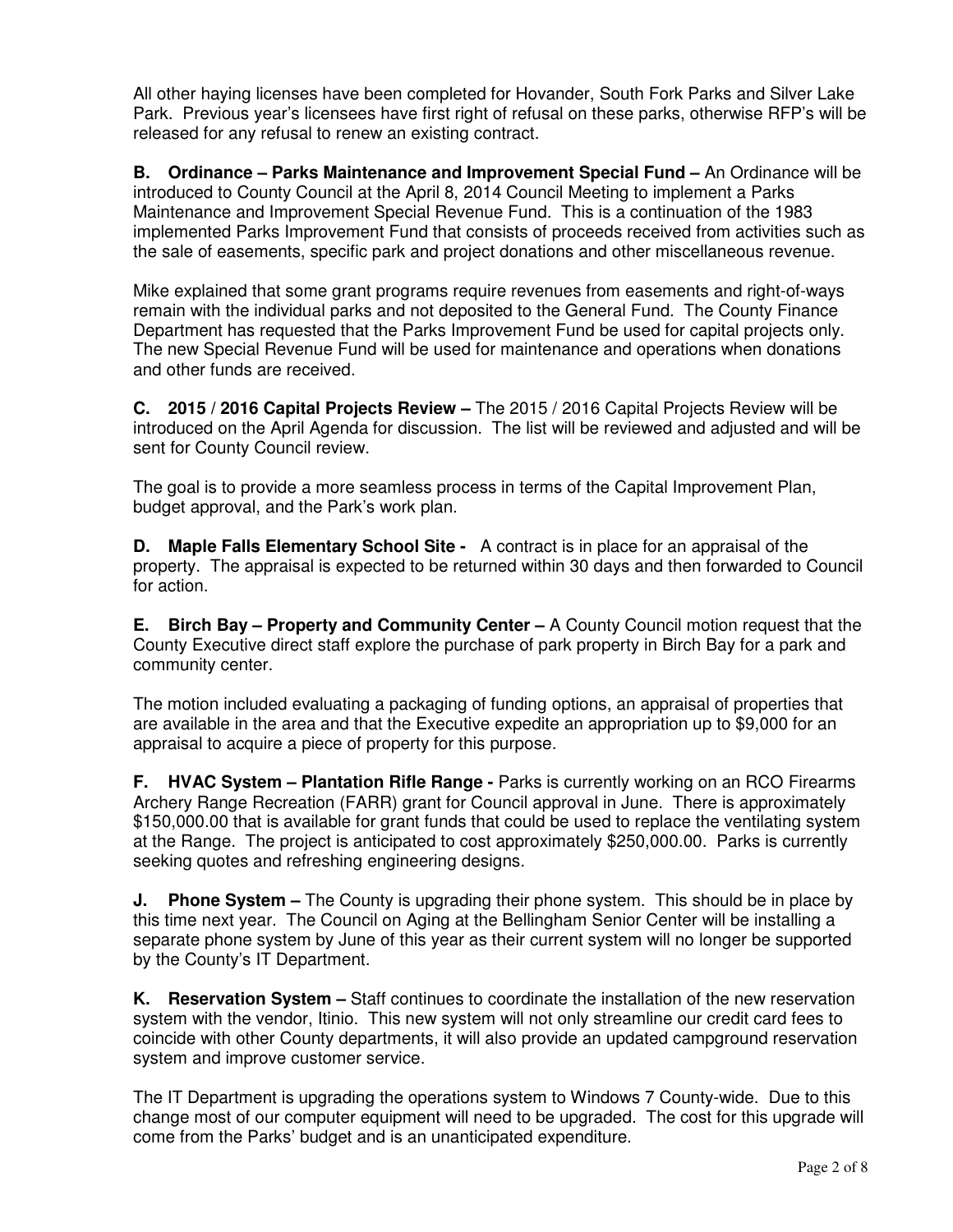It has been decided that the Parks Department will also upgrade outdated software programs that are being used in our Design and Development and Accounting Departments.

**L. Staffing – Operations Manager –** Interviews for this position have been completed and an offer is pending.

**M. Camp Horizon –** The lease amendment for Camp Horizon to assume responsibility for the hostel building has been drafted and will be presented to Council for approval. In the process the insurance requirements and endorsements were reviewed and updated to meet current standards.

# **V. OPERATIONS – MICHAEL MCFARLANE**

**A. Storm Damage –** Over the winter season there has been a significant amount of storm damage with downed trees and small scale slides. The crew has cleaned up all of the damage except one slide in the Reconveyance area.

Point Roberts and parts of the Chuckanut Mountain Park trail system sustained damage with the heavy, wet snow and wind. The cleanup continues in these areas.

**B. Equipment –** Discussions on the transfer of the boom arm mower from Public Works continue. This equipment will allow Park staff to better manage vegetation in our parks and complete projects that in the past have required more expensive and often unavailable contractor services to complete, This is a good addition to the fleet as it will result in both cost and time saving benefits for the Department.

**C. Bellingham Senior Activity Center Parking Lot –** Mike recently receive notice from the landlord that the rent for the parking lot will be increasing from \$14.40 to \$30.00 per space. Even though this is less than the market rate, Mike will be meeting with the other parking lot tenants, the Council on Aging and the City of Bellingham to discuss possible cost saving options.

# **VI. DESIGN & DEVELOPMENT REPORT – ROD LAMB**

**A. Lighthouse Marine Park Dock Renovation –** The preliminary design drawings from the dock manufacturer were received March 17, 2014. Once these are reviewed and finalized the permitting process will move forward. The project timeline is on track and work will resume when the in-water work window opens on July 15<sup>th</sup>.

**B.** Hovander Trail – The volunteer mitigation planting by the Whatcom Conservation District and the Nooksack Salmon Enhancement Association will take place on Saturday, April 19th.

The directional trail signage and mile marker posts have been installed. The information kiosk will be completed in the near future. The kiosk will have a park map, rules and interpretive information.

It has been determined that the removal of the blackberries provided room for riparian mitigation planting on the river side of the trail as opposed to the field side. Planting on the river side of the trail will benefit the river and improve user safety.

The field side of the trail will be seeded with native grass and a wildflower seed mix.

These changes to the mitigation planting will maintain views of the river and Mt. Baker and increase trail user enjoyment.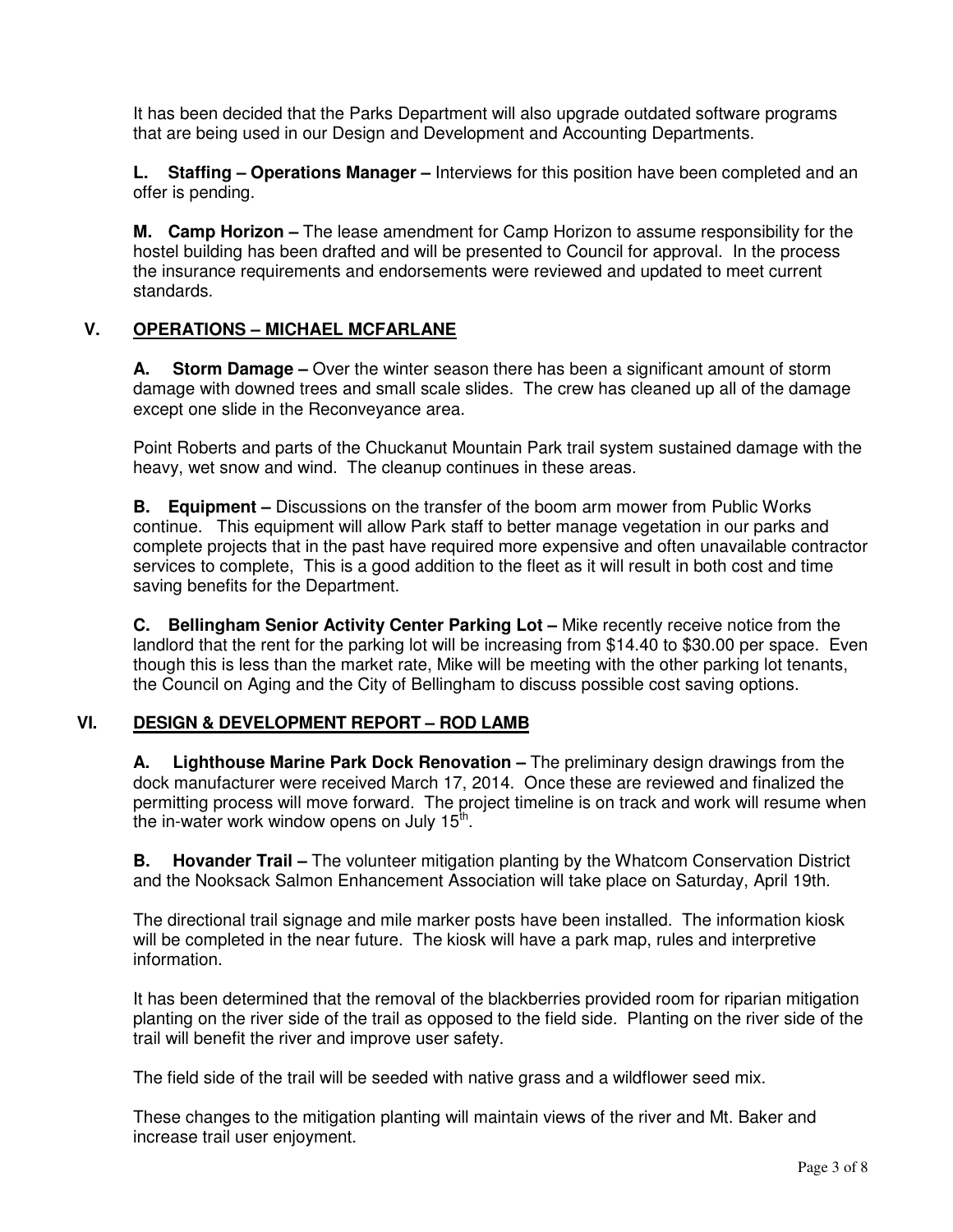**C. Lookout Mountain Trailhead –** The project is complete. The generator and propane tank have been installed. The generator will provide backup power to the restroom facility during power outages reducing the possibility of damage to plumbing fixtures caused by freezing temperatures.

We are currently installing trail signage to alert authorized vehicles and trail users that the road is a shared use road.

We are also alerting the maintenance personnel that are authorized to use the road to the transmission tower sites that there are now trail users present in the park.

**D. South Fork Park –** The scope of work for the first phase of the parking improvements is being defined with Reichhardt & Ebe Engineering.

The trail head parking lot has been separated into two areas, one for single cars and one for vehicle and horse trailer parking. Designing both elements is a large project. The strategy is to design the parking lot to include both elements and permit it as one project, then phase the project as current and upcoming budgets allow.

The preliminary scope of work and fee has been received from Reichhardt & Ebe and it is over budget. There will be continuing meetings and negotiations to bring the project to or under budget.

**E. Silver Lake Road & Electrical Improvements –** It has been determined that the scope of work will need to be more clearly defined in terms priority and available budget funds.

It is being considered to design a phasing plan. The first phase will be to complete the electrical upgrade of a portion of the campgrounds to 50 amp breakers, replace pedestals and upgrade the transformer for the power supply.

The second phase will be to identify a specific scope of paving improvements that can be done without requiring them to be disturbed later when additional phases of the electrical can be completed, as future budgets allow.

The areas that are being considered for paving first are; 1) the gravel parking area near the playground which would finish the project and clean up the area, 2) sections along the main entry road that are narrow and lack proper gravel shoulders and 3) the parking and roadway that service the rental cabins.

There was discussion regarding the changes that are required in the electrical upgrades, the impact on older camper units and how the improvements will benefit the park in the future.

**F. Silver Lake Park Way-finding Signage –** Considerations are being explored on the best way to provide way-finding signage. The goal is to assist visitors along Silver Lake Road, at the park entrance and throughout the remainder of the park. The current entrance sign is too wordy to read and slows visitors down therefore it will be simplified to improve the traffic flow into the park.

The camp loops in the park are being renamed to improve the reservation process. The Horse Camp will be Red Mountain Campground, Loops 2-6 will be Maple Creek Campground and Loop 1 is going to be called Cedar Campground. The new signage will reflect these changes.

It is the plan to have the signage installed prior to this season.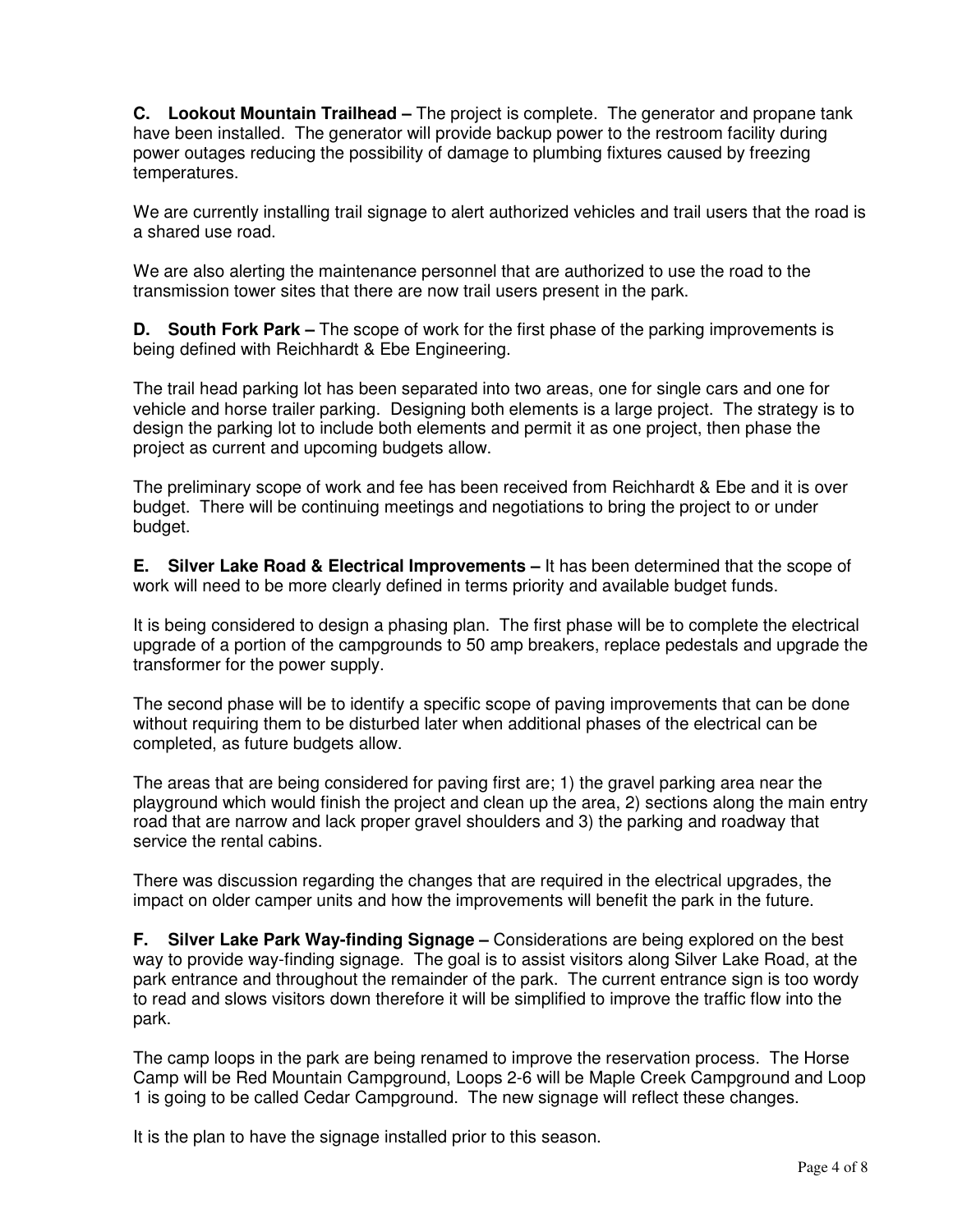**G. Semiahmoo Industrial Fish Cleaning Equipment – APA Museum –** Rod stated that he has taken rough measurements of the equipment and begun a simple four post design that provides cover over the equipment. Given the height of the structure and the pitched roof it is coming out larger than anticipated and is raising permitting questions.

He will meet with the City of Blaine regarding the permitting requirements, discuss the footing and hurricane straps that secure the roof with a structural engineer and research whether an archeologist and tribal review will be required when digging the footing.

Updates will be provided as they are available.

**F. Multi-use Trail Etiquette and Safety Signage –** As a result of previous Commission meeting discussions, standard, nationally recognized courtesy signs were ordered that indicate the proper yielding sequence for best-practice trail user etiquette. Rod provided the Commission with a sample of this courtesy sign.

There was discussion regarding the hierarchy of trail yielding for hikers, bikers and equestrian users. It was suggested that the sign could be interpreted in the park's information kiosk for clarity.

## **VII. UNFINISHED BUSINESS**

**A. Proposed Storm Water Improvements at Cottonwood Beach Public Works Presentation – Kraig Olason, Public Works Storm Water Senior Planner –** Mike introduced Kraig Olason, Public Works Storm Water Senior Planner. Kraig was invited to provide additional clarification on the proposed storm water improvements on Cottonwood Beach that was discussed at the February, 2014 Commission meeting.

Kraig thanked the Commission for the opportunity to discuss this issue and that this presentation was recent shared with the Birch Bay public.

Kraig discussed that he works directly with the Birch Bay Watershed Aquatic and Resource Management District (BBWARM) and that BBWARM is managing agency for the storm water and water quality in the Birch Bay area.

He provided handouts on the Birch Bay Storm Water Priority Retrofit Projects Pre-Design that included the Cottonwood Beach project and a Power Point presentation that covered the background for the storm water improvements at Cottonwood Beach, the project design alternatives, the pros and cons of the designs and the impact that the improvements will have in the area.

There were discussions regarding levels of flooding in the area, clarification on the design alternatives and future projects in the area. Kraig also answered questions regarding other possible alternatives such as curtain drains and alternate flow routes.

Kraig provided the website address for BBWARM: http://www.bbwarm.whatcomcounty.org/ He explained that the information that has been shared at this meeting will be posted to the site in the near future.

In conclusion, it was the consensus of the Commission that the presentation provided the clarification that was requested at the 2/20/14 Commission meeting.

**B. Comprehensive Parks, Recreation & Open Space Plan (CPROSP) –** Mike provided an update on the progress of the CPROSP.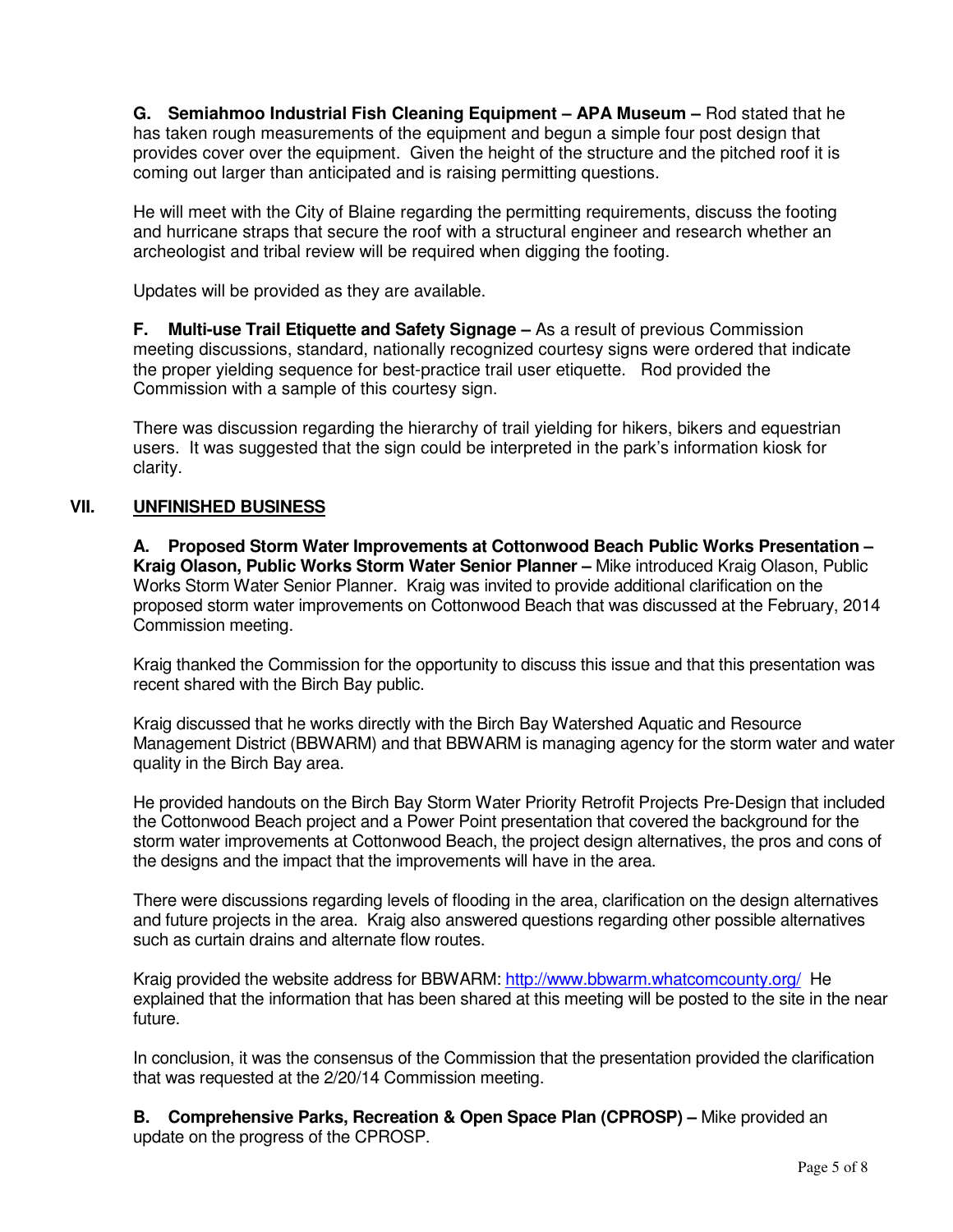A work session was conducted March  $11<sup>th</sup>$  that provided Council an opportunity to ask questions, express any concerns or include additions to the CPROSP. To date there have been no comments received however Council is aware that there is still time to submit comments.

The work session discussion focused mainly on the relationship of the CPROSP to the County's Comprehensive Plan and whether the CPROSP should go through the Planning Committee versus the County Council.

Mike shared the pros and cons that were discussed at the work session and provided the Commission member with the draft meeting minutes for review.

There was a short discussion regarding the remaining steps and timeline for the completion and adoption of the CPROSP.

**C. Reconveyance Update –** Mike provided the following update on the Reconveyance.

**1. Tower leases –** The tower leases are being finalized pending minor paperwork from DNR. He discussed the pending action and the complexity of the leases, the tower that will be generated and the proposed allocation of these funds.

**2. Trail Assessments –** Trail assessment continues, through continued meetings with user groups to gather information, entering data into the GIS system, signage and identification of property lines.

**3. Budget –** County Council directed the Executive to return with an ordinance to reinstate the RCO park improvement funds back to a special revenue fund that will be used for the operating budget in the Reconveyance area. This will be on Council agenda in April, 2014.

## **VIII. NEW BUSINESS**

**A. Planning Process for Reconveyance Land and the Role of the Parks and Recreation Commission –** Notices to set up planning groups will be sent out soon. Mike commented that there is a lengthy list of individuals who have requested an invitation to participate in the planning process. Meeting dates for the planning groups will be posted to the public and shared with the Commission and County Council.

The process will begin with a general "kick-off" meeting to explain the process, the limitation on the properties as well as how and what is expected to be accomplished by the end of the process.

There will be two work groups; one group will focus on recreation and access and a second group will focus on watershed / ecological issues and land management, primarily from a forest management stand point.

Mike briefly discussed the limitation on these lands in terms of the existing ordinances and laws, forest practices and watershed windows. These will be posted on-line prior to the meetings for public information purposes, setting the "ground rules" for discussion.

It was suggested that brief update for the public on the Mt. Baker School District issue may be helpful. Mike stated that he could provide a review of this issue at the kick-off meeting.

It is anticipated that the process will conclude in late fall of this year for presentation to County Council. The goal is to provide the guiding principles for addressing issues such as phosphorus,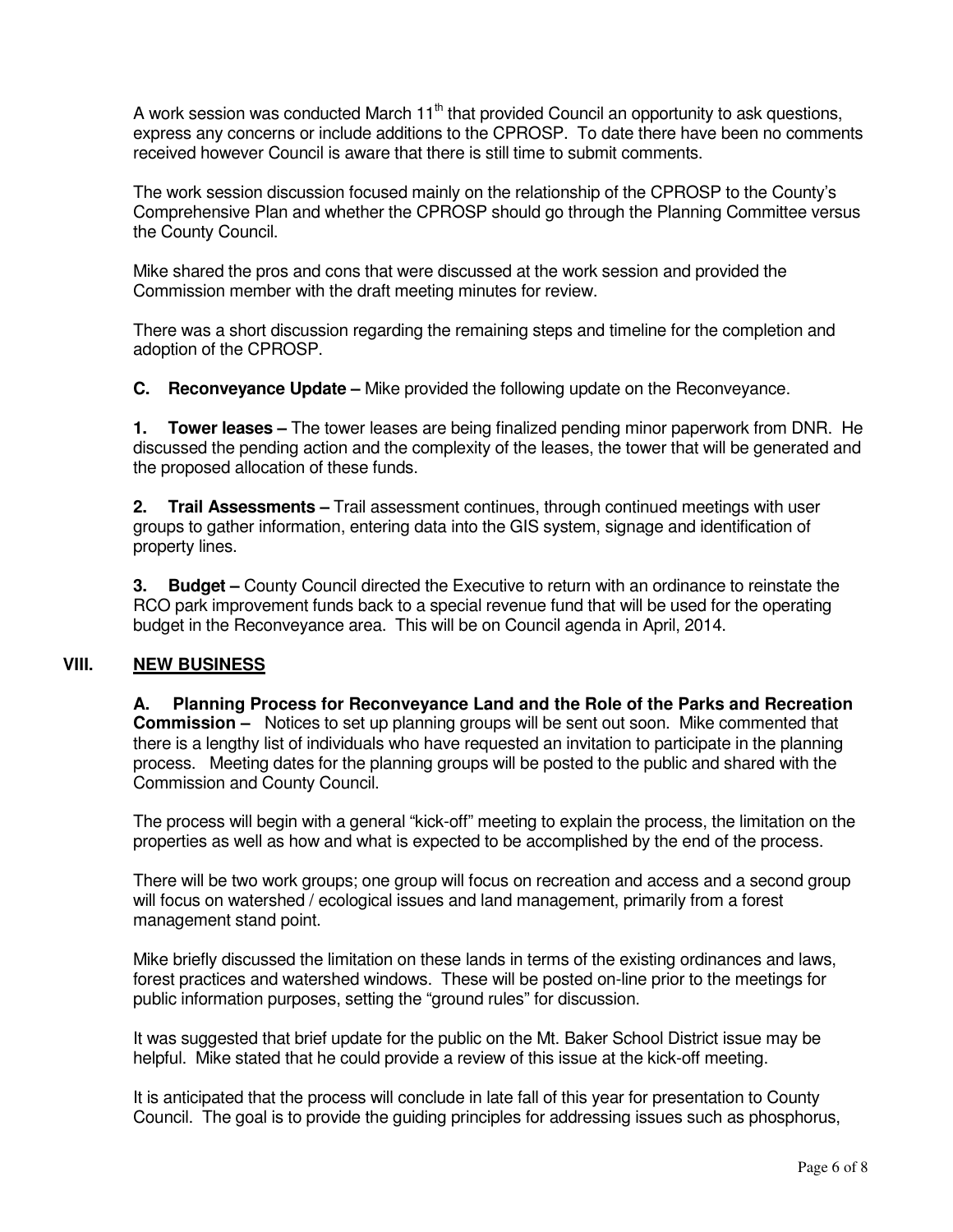public safety and how to maintain a light footprint on the landscape, a report on critical areas, a habitat conservation plan, and clarification on area limitations.

Jeff Margolis stated that he would like to see a common long range goal for this process in the nature of "direct withdrawal of drinking water is a beneficial use to be protected". He feels that promotion of this idea as a standard of achievement would meet the wishes of many and that he would like to submit this for consideration. Mike stated that it is the intent of the Reconveyance to protect and have no impact on the lake's water quality.

Mike stated that it is the assumption that the Parks and Recreation Commission will serve as an advisory committee to the planning process. There was a request for clarification on whether this will as an advisory capacity to the Executive or to the process itself and when there are comments or concerns where will they be addressed.

Mike stated that as an advisory group, the Commission would be making recommendations to the Department on issues that surface regarding the process and the plan. He stated that the recreational plan will not be difficult in terms of trails, etc. The bigger question will be the long-term management of the timber and forests in terms of recommended reports and evaluations to provide for a viable timber plan.

It was the consensus that a standing agenda item could be added for discussion of the Reconveyance planning process until further notice.

**B. Meeting Format –** Paul Woodcock provided a draft document of suggested Business Rules for the Commission meetings.

He felt that when there is a change of Chair it is advisable to review the methods that the new Chair maintains meeting order for both the Commission and public attendees, and how the Commission will conduct its business.

Because this Commission does not currently have formal rules of business, Paul requested assistance from Mike for suggestions.

Mike stated that portions of these business rules were taken from the Planning Commission's business rules and that they are intended as a suggested manner for conducting an orderly meeting.

He discussed that the first portion of the document includes what it is required by County Code. Code states that the Parks and Recreations Commission has the prerogative to adopt such rules and procedures necessary to conduct their business, will elect officers once a year, are subject to the requirements of the state Open Meetings Act and that they are to serve in an advisory capacity to the Parks and Recreation Department.

Mike discussed portions of the document may or may not apply to this Commission and items that could be added that may apply to the Commission in the future.

Paul recommended and it was the consensus of the Commission that this document would need to be reviewed by Commission members and placed on the April agenda for discussion.

## **IX ANNOUNCEMENTS**

**A. Hovander Trail Dedication –** A trail dedication ceremony will take place on Saturday, May 17, 2014. The County Executive and Ferndale Mayor will be attending. There will be a guided